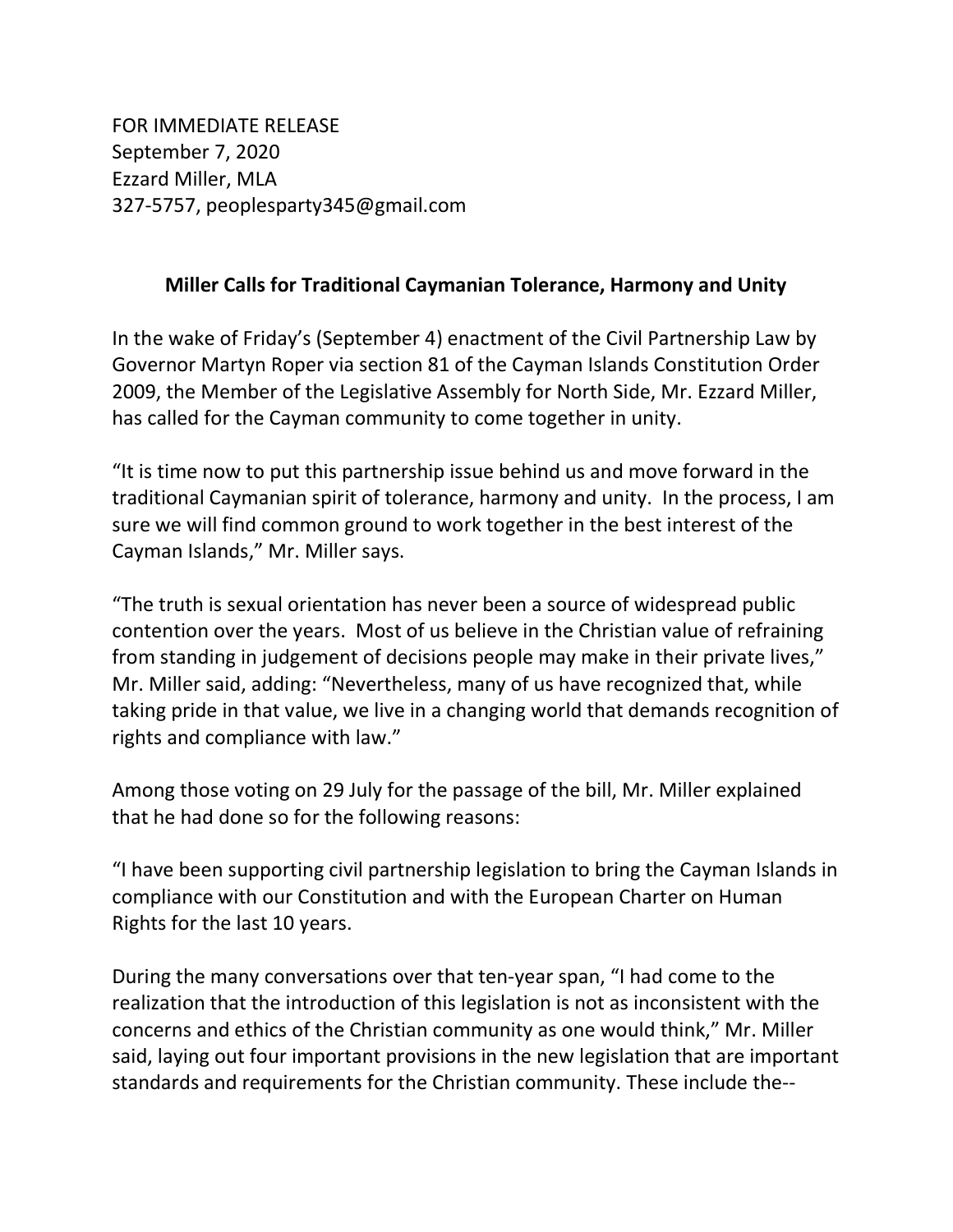- 1. protection of the definition of marriage between a man and woman;
- 2. retention of the Constitutional definition of "marriage";
- 3. provision for marriage officers to opt out of performing same sex ceremonies; and
- 4. safeguarding of the rights of churches to disallow same-sex marriage ceremonies in their houses of worship.

Mr. Miller said that he was further moved to support the bill because it provides the same benefits for same sex couples as for heterosexual couples, a goal that must be logically shared by many people with a sense of fairness, regardless of their religious persuasion.

Beyond these considerations, the North Side MLA said that in moving against passage of the bill, the Legislative Assembly had failed to act on three very serious legal obligations:

- 1. conformity with section 8 of the European Convention of Human Rights.
- 2. compliance with section 9 of the Cayman Islands Constitutional Order 2009.
- 3. fulfilment of the declaration by the Cayman Islands Appeals Court to establish a legal framework functionally equivalent to marriage.

"Despite these inescapable local and international obligations for change and the gains for the churches in the newly enacted legislation, I do understand that the heart of the matter for some members of the Christian community was their uncompromising position on same-sex marriages," the Member said.

 While he respected that, Mr. Miller said, as a legislator he was charged with upholding the Islands' Constitution and international conventions.

 "In that context I had to stand for what was in the best interest of the Cayman Islands."

To that end, Mr. Miller said, he had submitted 16 amendments to the Governor to tailor the legislation as suitably as possible to the Cayman Islands culture and mores.